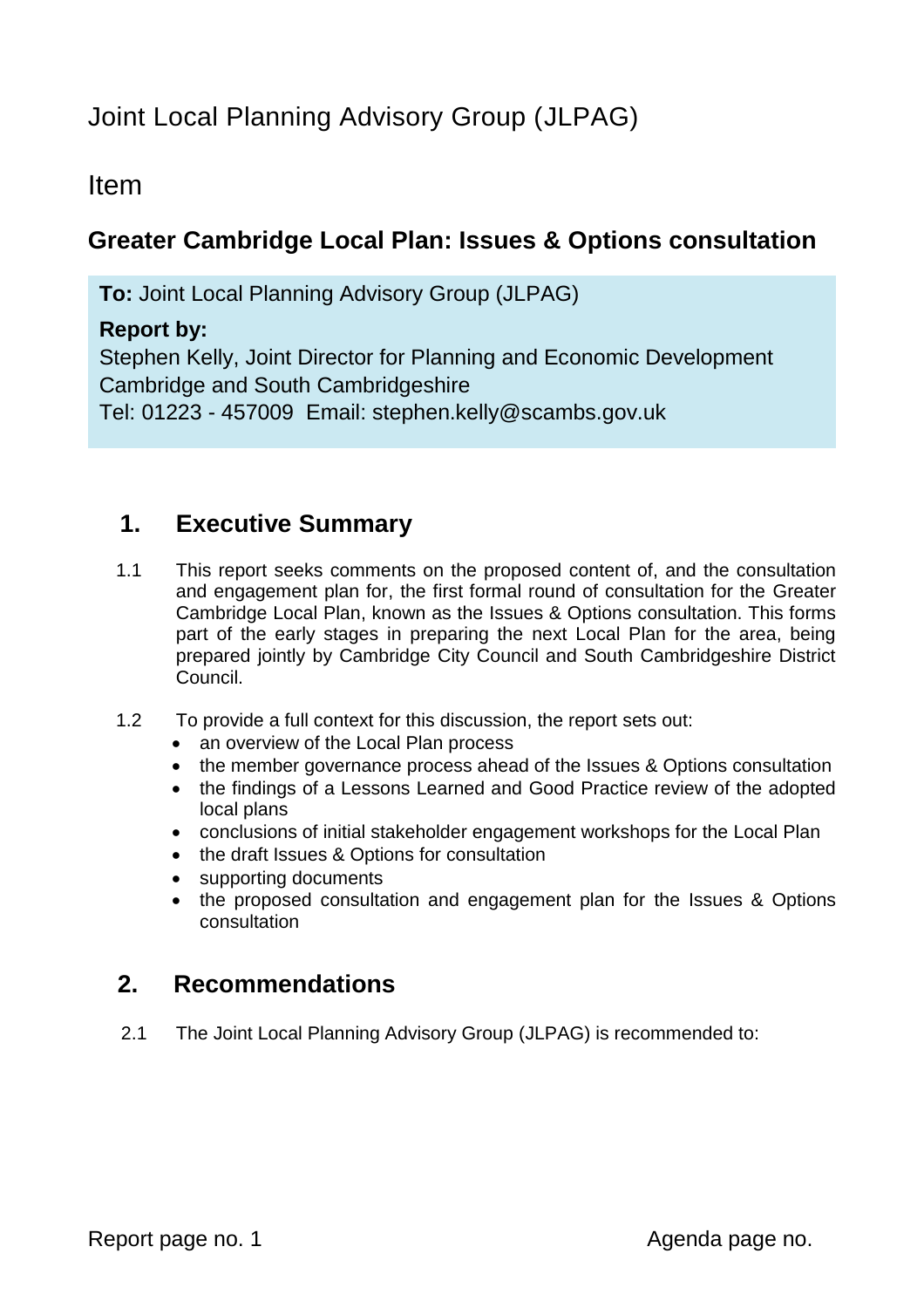- 1. Note the Lessons Learned and Good Practice review (Appendix A)
- 2. Note the Statement of Consultation (Appendix B); and
- 3. Recommend to the respective council's decision-making processes that they should agree to consult on the Local Plan Issues & Options report text (at Appendix E) and supporting documents (at Appendices A, B, F, G and H).

## **3. Reasons for Recommendations**

- 3.1 Cambridge City Council and South Cambridgeshire District Council are committed to preparing a joint Greater Cambridge Local Plan, starting in 2019 with an Issues & Options consultation. The Issues & Options consultation is part of the first stage towards preparing the new Local Plan, but is not the actual plan.
- 3.2 JLPAG members are invited to note the outcomes of early engagement to inform the Issues & Options consultation, and to comment on the draft consultation text and proposed consultation activities. Recommendations from JLPAG will be communicated to each council's separate democratic processes for discussion and formal agreement.

## **4. Background: overview of Greater Cambridge Local Plan**

- 4.1 Through the City Deal with Government in June 2014, Cambridge City Council and South Cambridgeshire District Council committed to develop a joint Local Plan for the Greater Cambridge area.
- 4.2 Both councils adopted their current Local Plans in 2018. Both plans include a shared policy commitment to produce a joint Local Plan via an early review of those plans, in particular to update the assessment of housing needs, review the progress of delivering planned developments (in particular the new settlements at Waterbeach and Bourn Airfield), and consider the needs of caravan dwellers and government changes to the approach to planning for Gypsies and Travellers.

#### Local Plan outline process

4.3 The adopted Local Plans set out that production of the new Greater Cambridge Local Plan will commence before the end of 2019, with submission to the Secretary of State for examination anticipated by the end of Summer 2022. The adopted Greater Cambridge Local Development Scheme 2018 states that the first formal consultation on issues and options for the joint plan will take place in Autumn 2019, with submission of the plan in summer 2022 and an anticipated date of adoption being around summer 2023.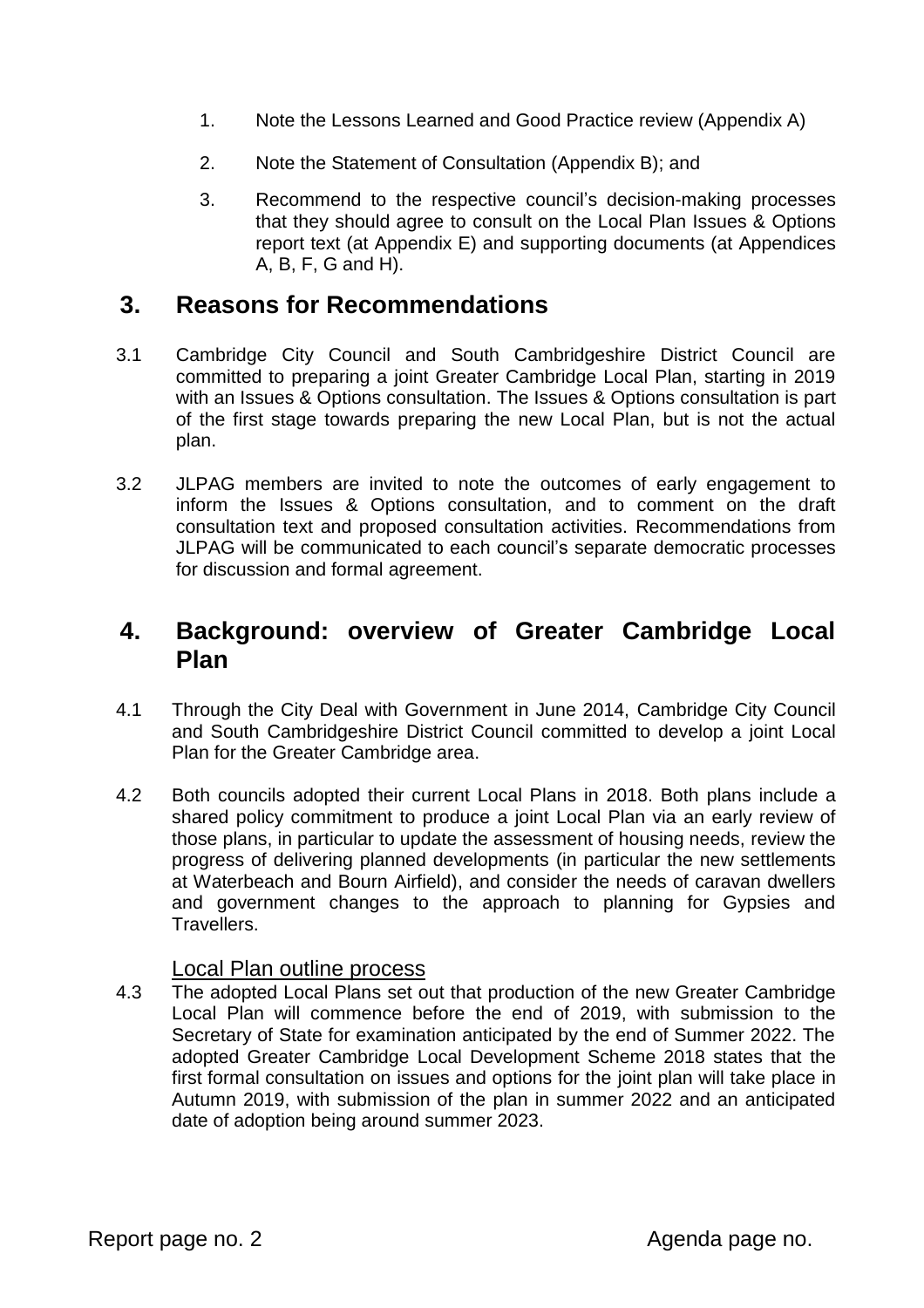- 4.4 The Issues & Options consultation is the first stage towards preparing the new Local Plan, but is not the actual plan. In legal terms, it forms parts of the Regulation 18 stage of the Town and Country Planning (Local Planning) (England) Regulations 2012. It is intended to explore important issues that will influence how the plan is developed, giving people the opportunity to inform and shape the direction of the plan before it is drafted.
- 4.5 Future consultation stages of the Local Plan, including the draft local plan consultation will include a preferred strategy, site allocations, and development management policies. The draft plan will be supported by a full suite of evidence, which is currently being commissioned and prepared.

### Preparation for Issues & Options consultation

- 4.6 Officers have progressed a number of workstreams to start the Local Plan process, and in particular to inform the Issues & Options consultation. These are set out below and are explored in the following sections:
	- Section 5: Governance
	- **Section 7: Lessons learned and good practice review**
	- Section 8: Initial stakeholder engagement via workshops held in summer and autumn 2019
	- Section 9: Drafting the Issues & Options
	- Section 10: Supporting evidence
	- Section 11: Communications and Engagement Plan

## **5. Governance**

- 5.1 Preparing a new joint Local Plan requires a clear governance structure.
- 5.2 As per the terms of reference, this Joint Local Planning Advisory Group has been established by Cambridge City Council and South Cambridgeshire District Council as the local planning authorities to facilitate a shared policy position. This Group will report its recommendations to the respective Local Planning Authorities, for decision-making to be completed through each Council's existing democratic processes. This will allow the timely development of the new Greater Cambridge Local Plan.
- 5.3 An officer board has been established, comprising representatives of both councils, Greater Cambridge Partnership, Cambridgeshire County Council and the Combined Authority. The role of this group is to steer the development of the plan from an officer perspective and ensure alignment between the relevant organisations. The Board meets on a monthly basis.
- 5.4 To enable the Issues & Options consultation documents to be agreed for public consultation, this report and supporting documents will be taken through each council's committee processes for discussion and agreement as follows:
	- a. 14<sup>th</sup> October Cambridge Planning & Transport Scrutiny Committee: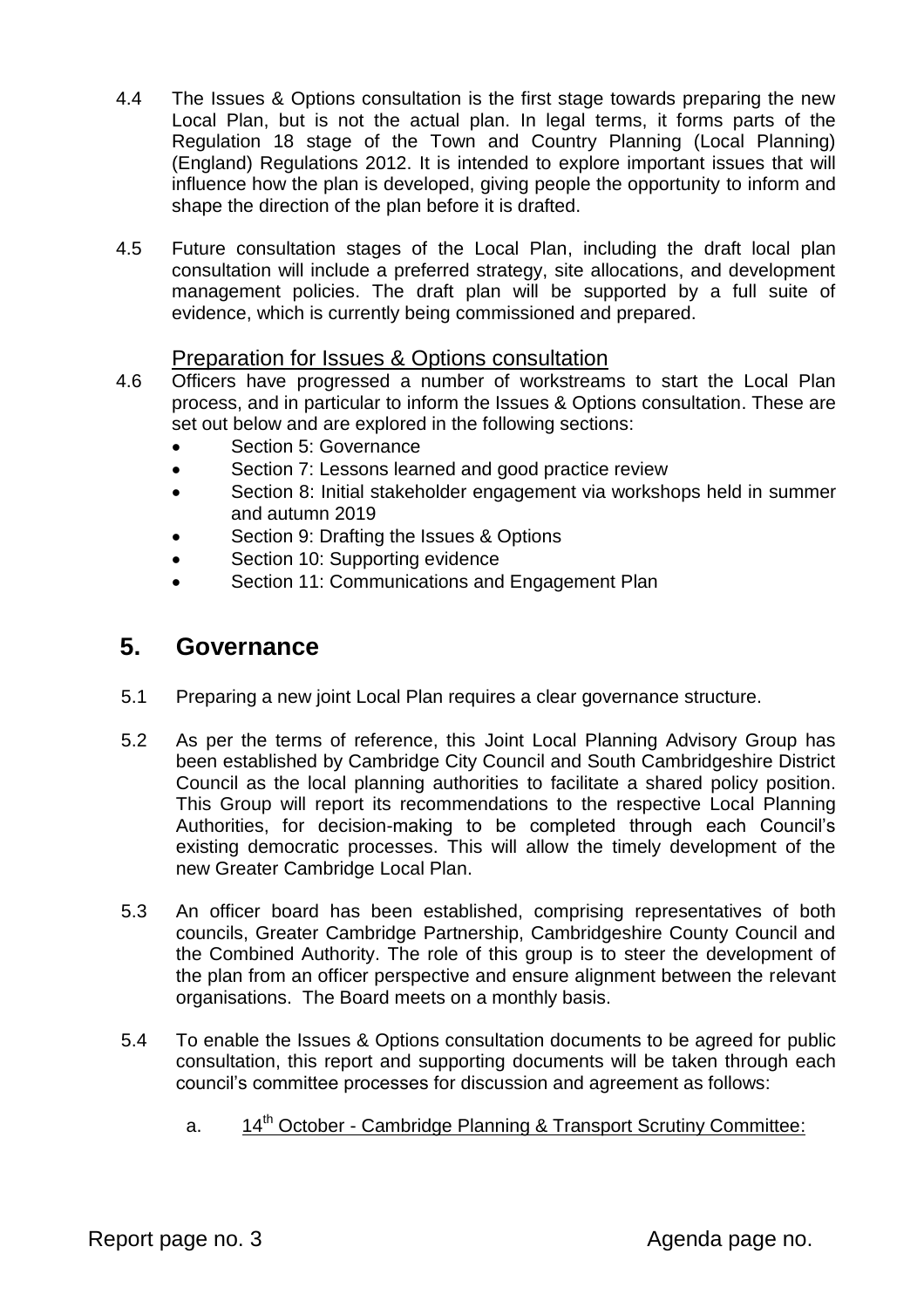This committee makes recommendations to the Executive Councillor for Planning Policy & Open Spaces, who following discussion takes an inprinciple decision from a Cambridge perspective, on the Issues & Options consultation content and process. It will be recommended that the Executive Councillor is given delegated powers to approve any further minor amendments arising from the South Cambridgeshire democratic processes.

- b. 17<sup>th</sup> October South Cambridgeshire Scrutiny & Overview Committee: This committee makes recommendations to South Cambridgeshire Cabinet for their final decision.
- $C<sub>r</sub>$ 6<sup>th</sup> November - South Cambridgeshire Cabinet: This committee will provide the final agreement from a South Cambridgeshire perspective on the Issues & Options consultation content and process.
- d. Following  $6<sup>th</sup>$  November:

Under delegation approved at Cambridge Planning & Transport Scrutiny Committee, Cambridge Executive Councillor for Planning Policy & Open Spaces confirms minor amendments arising through South Cambridgeshire democratic processes, or confirms more major amendments via an out of cycle decision in consultation with Chair and Spokes, to provide final agreement from a Cambridge perspective.

e. 25<sup>th</sup> November – Issues & Options consultation starts:

Subject to agreement via processes set out above. If agreement were not reached by both Councils, consideration would need to be given to next steps and further consideration through the democratic process.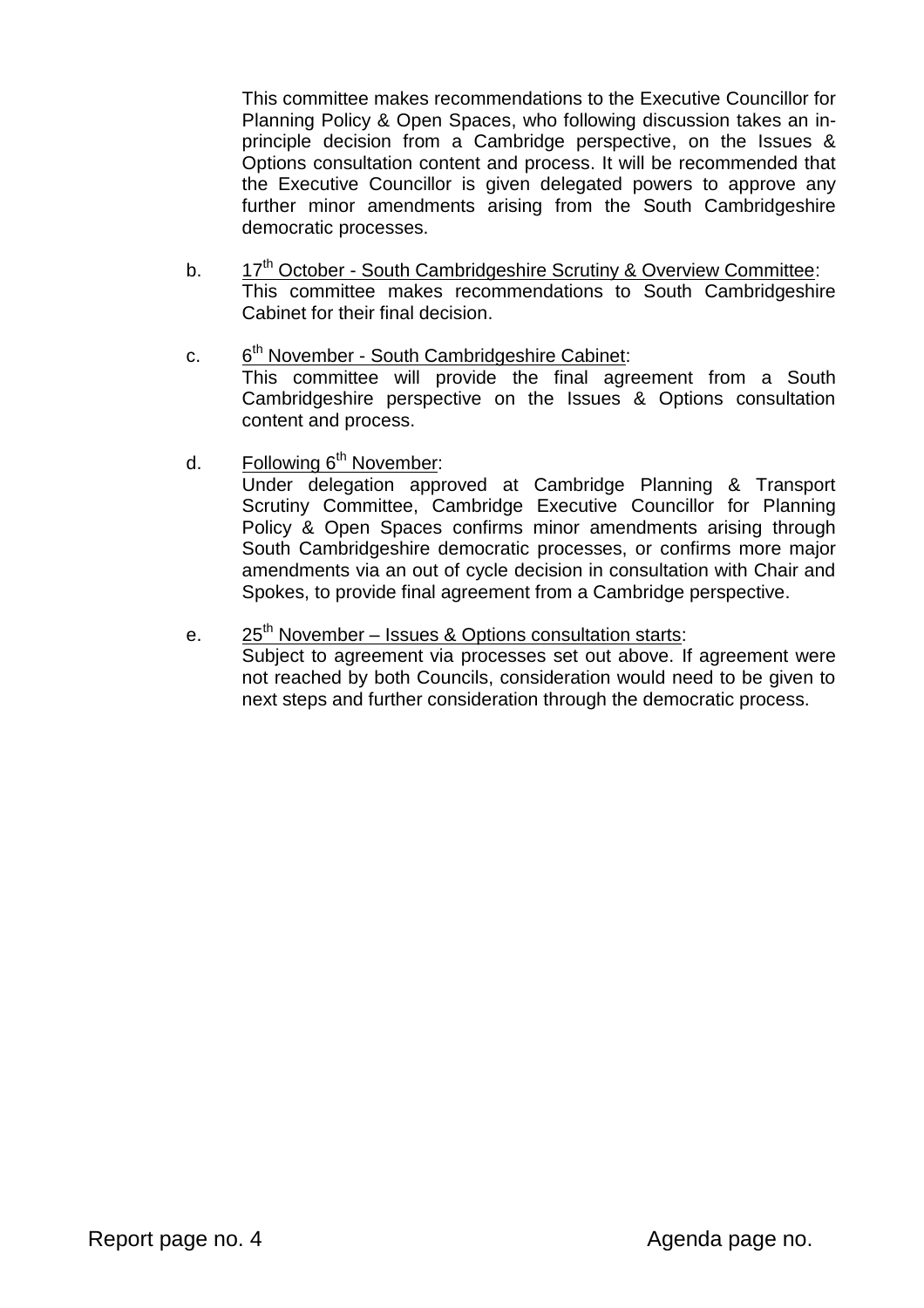## **6. Local Plan early engagement**

- 6.1 The plan making process does not start with the issues and options consultation. An independent Lessons Learned and Good Practice review has been carried out, engaging with key stakeholders via structured discussions looking back at the previous Cambridge and South Cambridgeshire Local Plans in terms of processes and outcomes. In addition, in July and September 2019, Greater Cambridge Shared Planning Service held eight Local Plan workshops across both districts of South Cambridgeshire and Cambridge.
- 6.2 Both of these processes have informed the development of the draft issues and options report, and the communications plan. This report now explains each of these in more detail.

## **7. Lessons Learned and Good Practice review (Appendix A)**

- 7.1 To support a reflective approach to the new Local Plan, an independent local planning expert was commissioned to undertake a Lessons Learned and Good Practice review. This involved engaging with key stakeholders via structured discussions to look back at the previous Cambridge and South Cambridgeshire Local Plans in terms of processes and outcomes. It also included considering examples of good practice nationally, to understand in which areas, and how, improvements might be made to the approach to plan-making, consistent with current national planning policy.
- 7.2 The Lessons Learned and Good Practice review forms Appendix A to this report. The report author, John Williamson, will make a short presentation to JLPAG on the process of the review and his findings.
- 7.3 The headline findings of the Lessons Learned report, representing areas of broad consensus among those who contributed, are listed below:
	- the extent and type of stakeholder engagement before public consultation is important, particularly as this can have a positive bearing on defining the key issues and options for the plan;
	- the length of the plan and the extent of supporting evidence should be kept proportionate, including through a rigorous review of plan policies;
	- the plan's policy content should include a central focus on climate change and biodiversity, while travellers' accommodation needs remains a challenging issue to address;
	- ensuring effective information management and co-ordination of evidence production and presentation, particularly given increased organisational complexity; and
	- the examination, where it is important to attempt to reduce the number of objections through a clearer approach to on-going engagement with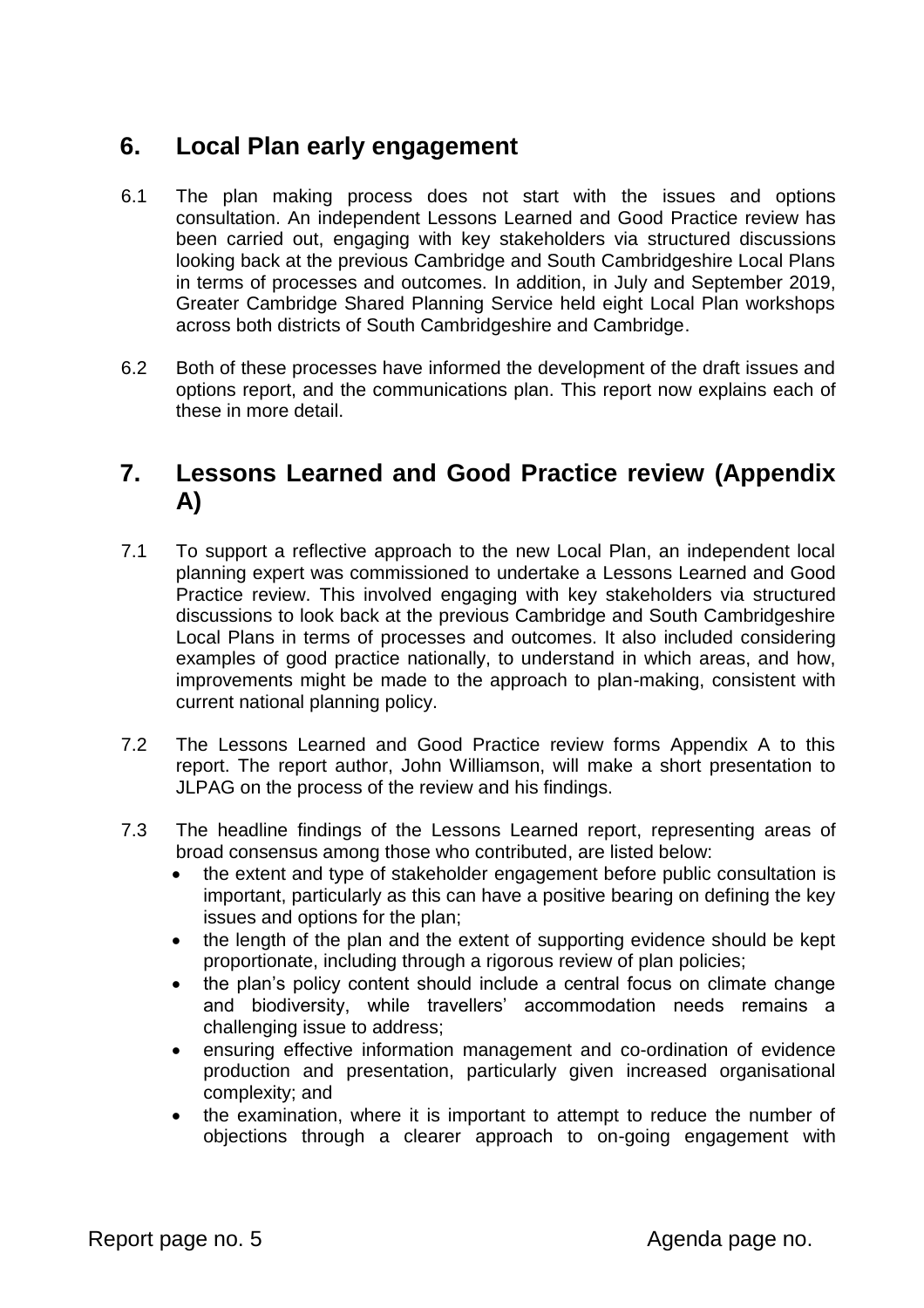stakeholders, and a proactive and assertive approach should be taken through early engagement with the Planning Inspectorate.

7.4 While some of the report's findings relate to later stages in the plan process, the early stakeholder workshops and Issues & Options report discussed below respond to the first and third bullets identified above, and a review of existing plan policies has been started. Further reflection on the Lessons Learned report findings will be required as the plan progresses.

## **8. Statement of Consultation: Report on Local Plan Workshops, Summer / Autumn 2019**

- 8.1 In July and September 2019, Greater Cambridge Shared Planning Service organised eight Local Plan workshops across both districts of South Cambridgeshire and Cambridge, for the following representatives and groups:
	- Ward members of both Councils
	- statutory consultees, service providers and other interest groups
	- landowners, developers and agents
	- Resident's Associations and Parish Councils
	- Internal council officers
	- **Businesses**
- 8.2 The purpose of these events was to ask stakeholders to identify the key issues facing Greater Cambridge over the next twenty years or so, informing the Issues & Options consultation in particular. These workshops also offered an opportunity to gather feedback on the previous Local Plan process, and explain about the forthcoming Local Plan process.
- 8.3 The Report of the Workshops is at Appendix B Statement of Consultation. At the workshops attendees were given a presentation indicating that the plan would explore the need for jobs, homes and infrastructure, but that there would be cross cutting themes that would influence how these would be shaped and the issues it needed to address. Stakeholders provided a very wide range of feedback on issues that were important to them, and ideas on measures the new local plan could take. The outputs have helped to shape the draft Issues and Options, which includes broad 'big themes' to help structure the issues and questions to seek feedback on.
- 8.4 Reflections shared on the previous Local Plan process will inform the preparation of the plan as it progresses, both in terms of plan content and process. The Greater Cambridge Local Plan Lessons Learned & Good Practice document cross-refers to the notes of the workshops to inform and reinforce the conclusions made within the report.
- 8.5 Feedback on the workshops will inform how workshops and other engagement later on in the plan process are planned and run.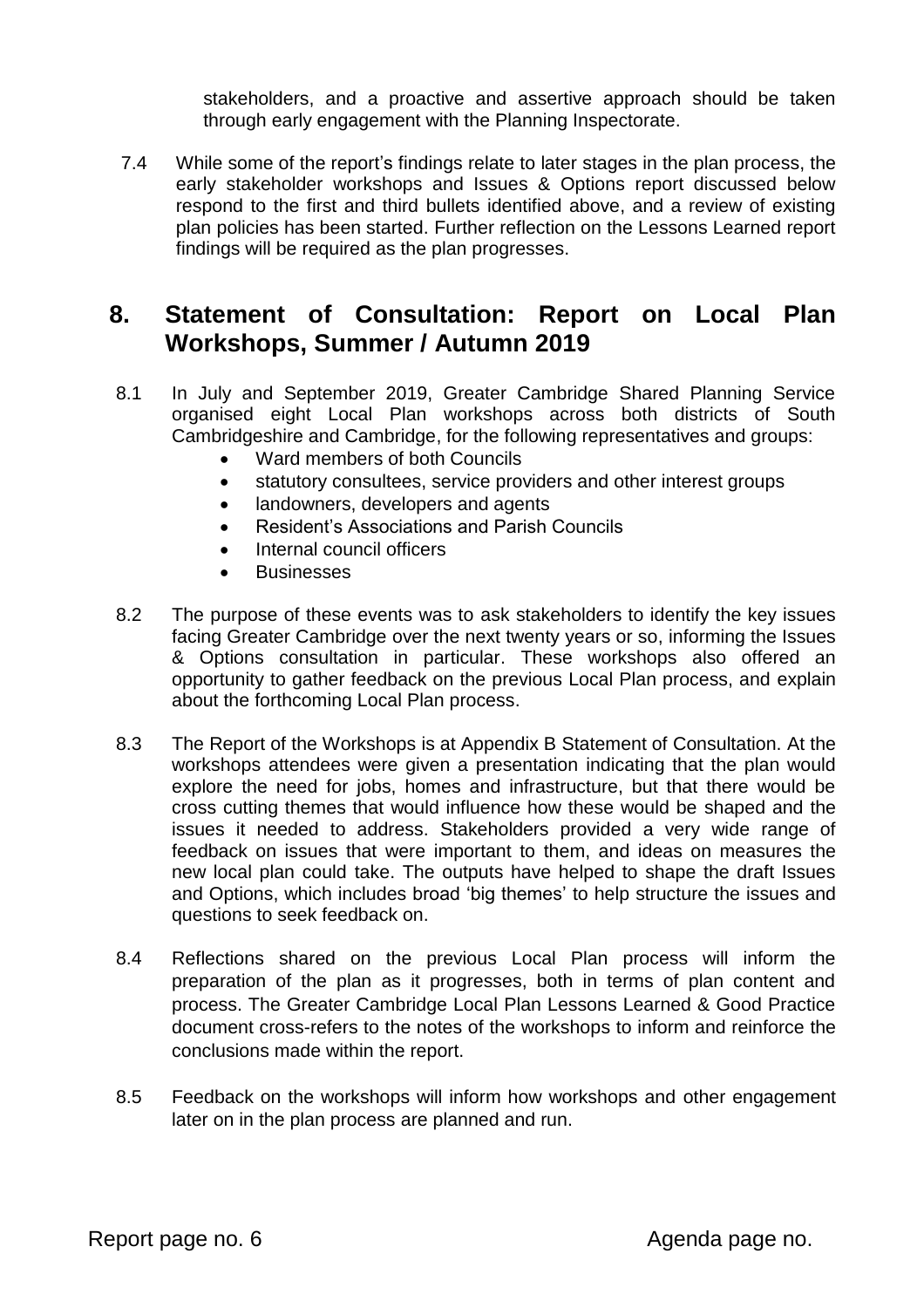## **9. Issues & Options consultation format and draft text**

- 9.1 The purpose of the Issues & Options consultation is to begin a wider conversation about the kind of place we want the Greater Cambridge area to be in the future in a way that is accessible to everyone, including engaging with those that wouldn't normally be aware of and engage with the Local Plan. At the same time, the consultation needs to provide enough context and detail to enable responses to inform future, more technical stages, of the Local Plan.
- 9.2 To achieve the intended accessibility, the consultation content must be visually appealing and easy to navigate in both online and print forms. A dedicated website is being set up, and is intended to be the primary way people will access the consultation. This is being designed to be visually engaging, and to enable users to navigate the content easily in a way that suits them – moving around between issues of particular interest. It will also introduce the ability to 'quick comment' on the questions directly, as an alternative to submitting a more timeconsuming and detailed response via our standard online response system, JDi. A 'wire-frame' of the website can be seen at Appendix C. The print document is also intended to be visually led and easy to navigate; a mock-up of what this may look like is provided at Appendix D. These are intended be illustrative at this stage and may be subject to further change.
- 9.3 Before the full consultation website and print materials can be completed, officers are seeking JLPAG members' views on the draft proposed text for the Issues and Options Report (included at Appendix E to this report). The reason for not providing a fully designed draft at this point is to enable changes to be made. Following approval of the report's text and diagrams by the respective councils, the online content and the final document production process will be completed.
- 9.4 The draft text has been written with the intention of being accessible to all. It is intended to be relatively concise, including clear simple language and using a repeated content structure as set out below.
- 9.5 This draft text puts forward some overarching themes for comment and sets out the conceptual spatial choices available for the development strategy. The overarching themes, set out below, have drawn on feedback from the workshops, and also address the key objectives of the Councils, including climate change, and biodiversity:
	- Responding to climate change
	- Increasing biodiversity and green spaces
	- Promoting wellbeing and equality
	- Delivering quality places
	- Jobs
	- Homes
	- **Infrastructure**
- 9.3 Each theme is set out as follows: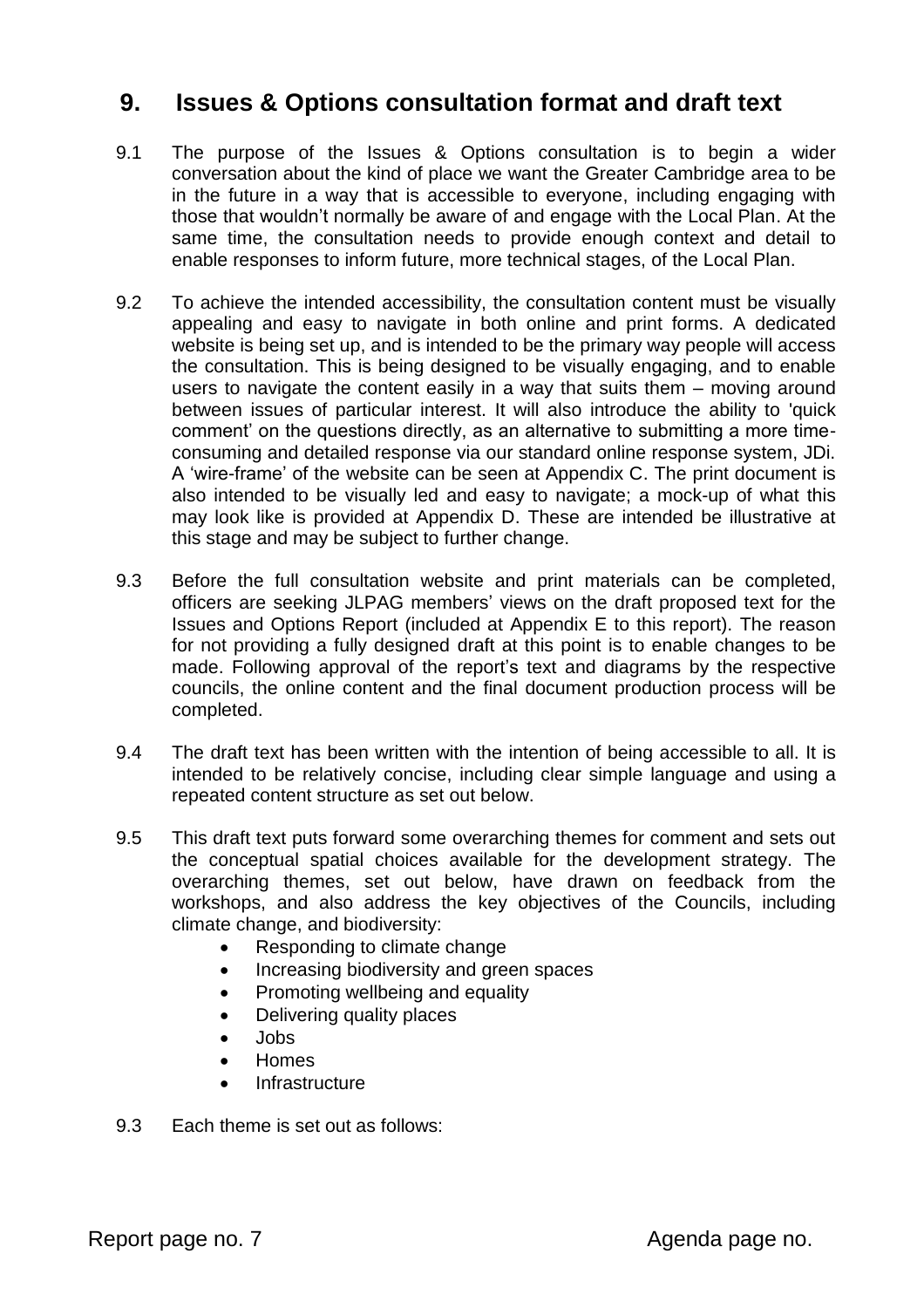- *What we are required to do in the plan* for example by National Planning Policy.
- *What we are doing already* as the councils' existing plans and other strategies mean the Councils are already doing a lot under each of these themes.
- *Key Issues* issues are then explored that need to be considered through the new local plan
- *Questions* seeking in some areas to understand how much of a priority should be given to specific issues, and seeking feedback on ideas for what the new Local Plan should do to respond to them.
- 9.4 The text does not set out any firm proposals for land use or policy as this will be done at the draft plan stage in 2020, when we will prepare a draft Local Plan informed by the comments we receive to this consultation. It does however highlight the potential scale of growth in homes and jobs to plan for based on existing information, from the nationally set standard method and from the conclusions of the Cambridgeshire and Peterborough Independent Economic Review.
- 9.5 JLPAG members are invited to comment on the Issues & Options document text. Further to this, members are invited to recommend to the respective Local Planning Authorities that it should be issued for consultation, subject to comments agreed by this group.

# **10. Supporting evidence**

10.1 Each stage of the plan making process will be accompanied by a Sustainability Appraisal. Sustainability Appraisal (SA) is an assessment process designed to consider and report upon the significant sustainability issues and effects of emerging plans and policies. SA informs the plan-making through an iterative process by helping to refine the plan's contents, ensuring we understand the sustainability impacts of potential options and then helping to refine the emerging draft plan itself.

### Sustainability Appraisal Scoping Report (Appendix F)

10.2 The Sustainability Appraisal Scoping Report is Appendix F to this report. Its purpose is to provide the context for and determine the scope of the SA of the Local Plan and to set out an assessment framework of SA objectives, for undertaking the later stages of the SA. This will be published for consultation alongside the issues and options report, to allow stakeholders to comment on the scope of the SA at this early stage.

### Sustainability Appraisal of Issues & Options (Appendix G)

10.3 Using the SA objectives identified in the Scoping Report, the SA of the draft Issues & Options text provides a high-level commentary on the sustainability implications of issues raised within each big themes. The main focus of the Appraisal for this stage of the plan process is a broad assessment of the sustainability implications of each spatial option.

Habitat Regulations Assessment Scoping Report (Appendix H)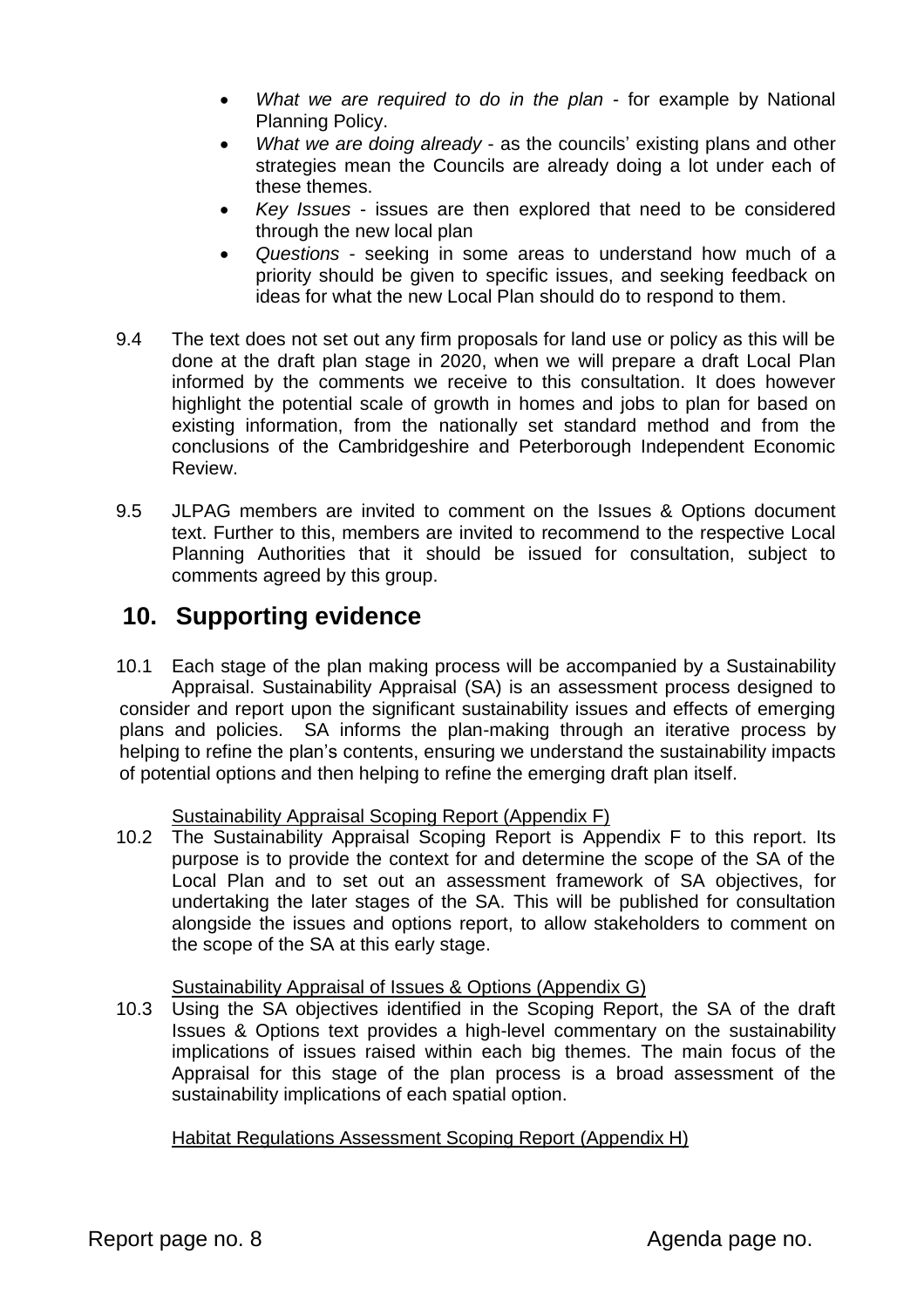10.4 Habitat Regulations Assessment will determine whether the Local Plan site allocations and policies may affect the protected features of wildlife habitat sites that have international designations. Given that no development sites or policies are identified in the Issues & Options consultation, it is not possible to assess the impacts on designated habitats at this stage in the plan process. Instead the Habitat Regulations Assessment Scoping Report identifies the habitats that may be affected by the plan.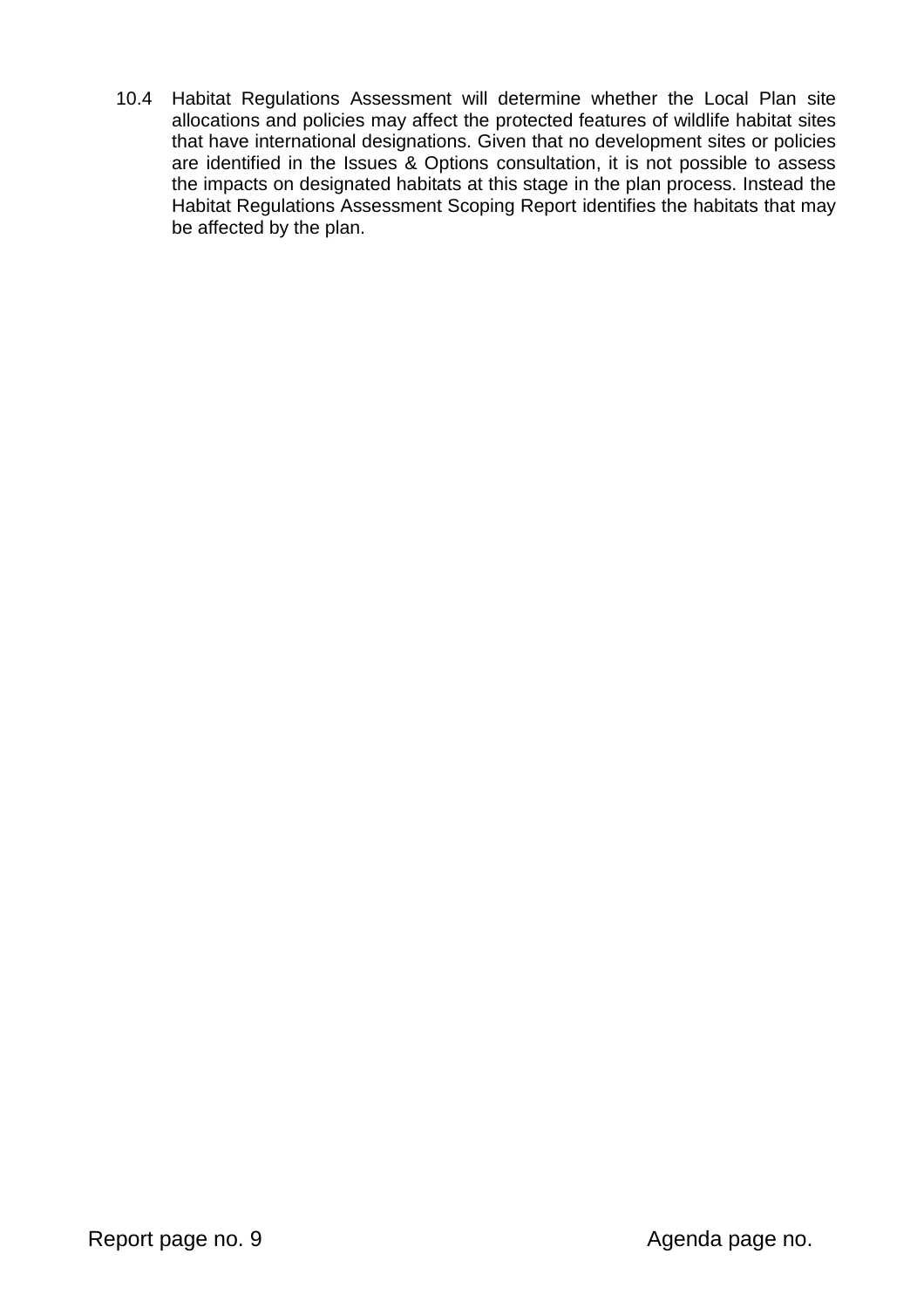# **11 Statement of Consultation: Local Plan Participation and Communication Strategy**

**Background** 

- 11.1 Previous experience of Local Plan consultations in Greater Cambridge has shown that a good level of responses were received, but engagement was not fully representative of our communities. Statutory consultees, active community organisers/campaigners, major landowners and planning agents, and certain other groups do engage actively in shaping the Plan. However, the wider community, including residents from diverse backgrounds and geographical locations, small businesses, and even internal officers within local authorities who do not work within planning or related services, have little understanding that a Local Plan is being developed, let alone how it will shape their lives in the future and therefore why their involvement is important.
- 11.2 In the Greater Cambridge area, there is a clear political priority to put community engagement at the heart of the Local Plan development process. A Participation and Communication Strategy has therefore been developed to support the Local Plan process (included at Appendix 6 of the Statement of Consultation).

Participation and Communication Strategy

11.3 The aims of the strategy are as follows:

Spreading the word

- Encouraging participation and engagement explaining why the Local Plan is important and how it affects people's lives on the ground.
- Demystifying the process of creating a Local Plan and managing expectations of what a Plan can and can't do.
- Communicating the 'big ideas' and a positive vision of the future contributing to creating a sense of identity and inclusion.
- Ensure there is accurate and timely information accessible to all.
- Explain why difficult decisions have been made.
- 'No surprises' no excuse for stakeholders to be surprised by the content of the draft Local Plan when published.

Co-creating the Plan

- Thinking outside the box gathering ideas we might not think of otherwise – from internal and external sources.
- Testing ideas 'kicking the tyres' is it fit for purpose, what kind of challenges are we likely to face in the formal consultation and inspection stages?
- Testing the detail benefitting from wider knowledge in the community and specialist stakeholders on specific theme/policy and sites, ensuring policy detail is well drafted and effective.
- Ensuring key stakeholders buy into the policy wording and therefore support it effectively in implementation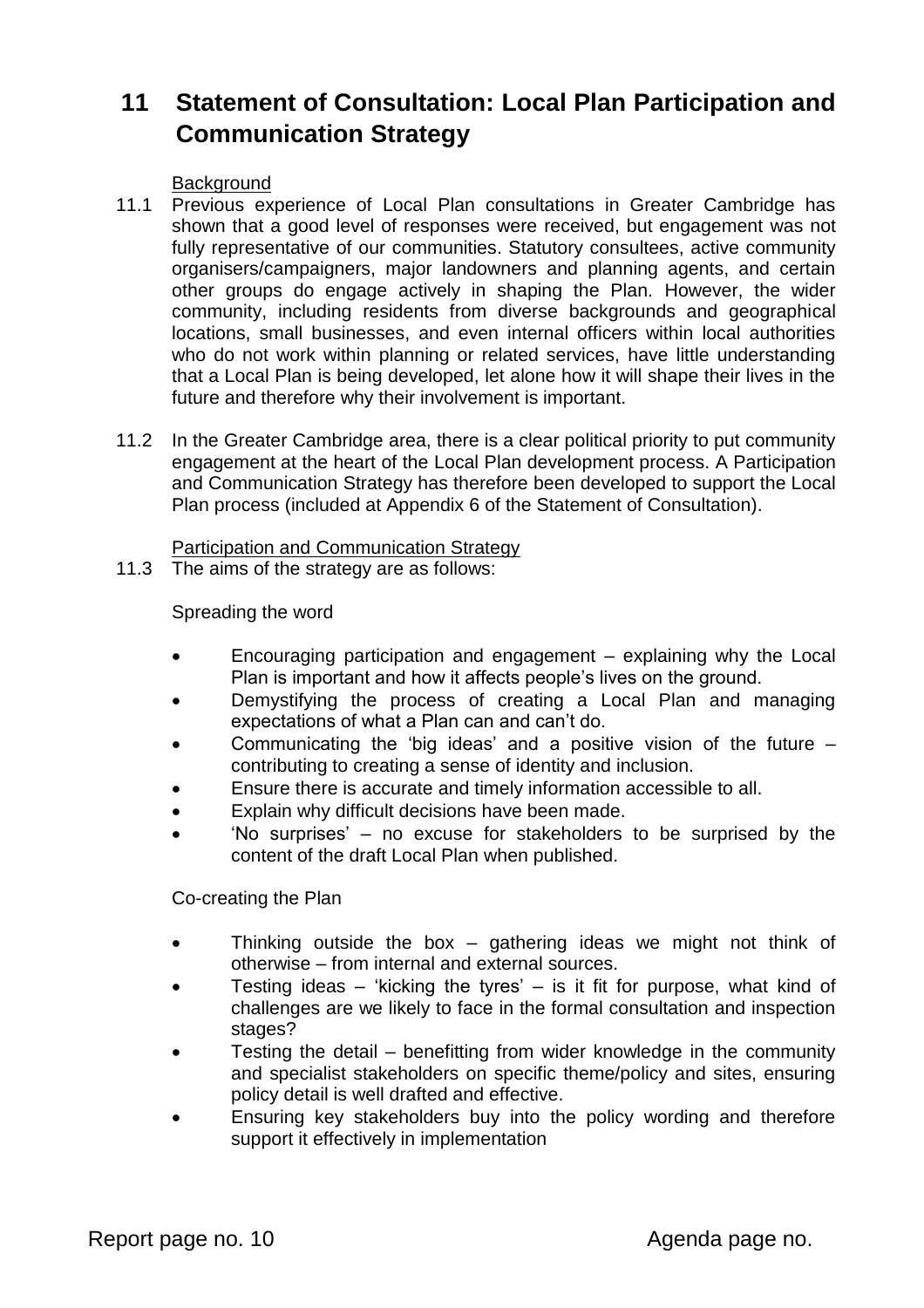Building the evidence base

- Providing evidence for why the draft Local Plan emerges in the form it eventually takes.
- Justifying options and the selection of options.
- Evidencing wide community and stakeholder participation
- Providing the material for the Statement of Consultation.

### Proposed Issues & Options consultation and participatory activities

- 11.4 The Issues & Options consultation is the time to spark the interest in our communities as well as setting out the challenges and managing expectations for the next stages.
- 11.5 The focus will be on:
	- Reaching out widely and hearing ideas from all quarters, specifically the hard to reach groups
	- Ensuring that the format and content of the material presented is highly accessible and visual
	- Capturing feedback in ways that create compelling and interesting content – allowing people to hear each other's voices where possible
	- More 'questions' than 'answers' to avoid any perception that the plan has already been drafted – needs to be genuinely open ended
	- Explaining the existing 'fixed issues' both national policy that we are obliged to implement, and also major sites within the Local Plan area that will be built out into the new Local Plan period.
- 11.6 Drawing on the Participation and Communication Strategy principles, the activities proposed to be included within the Issues & Options consultation are set out in the Statement of Consultation (included at Chapter 6 of the Statement of Consultation). JLPAG members are invited to comment on these proposed principles and activities.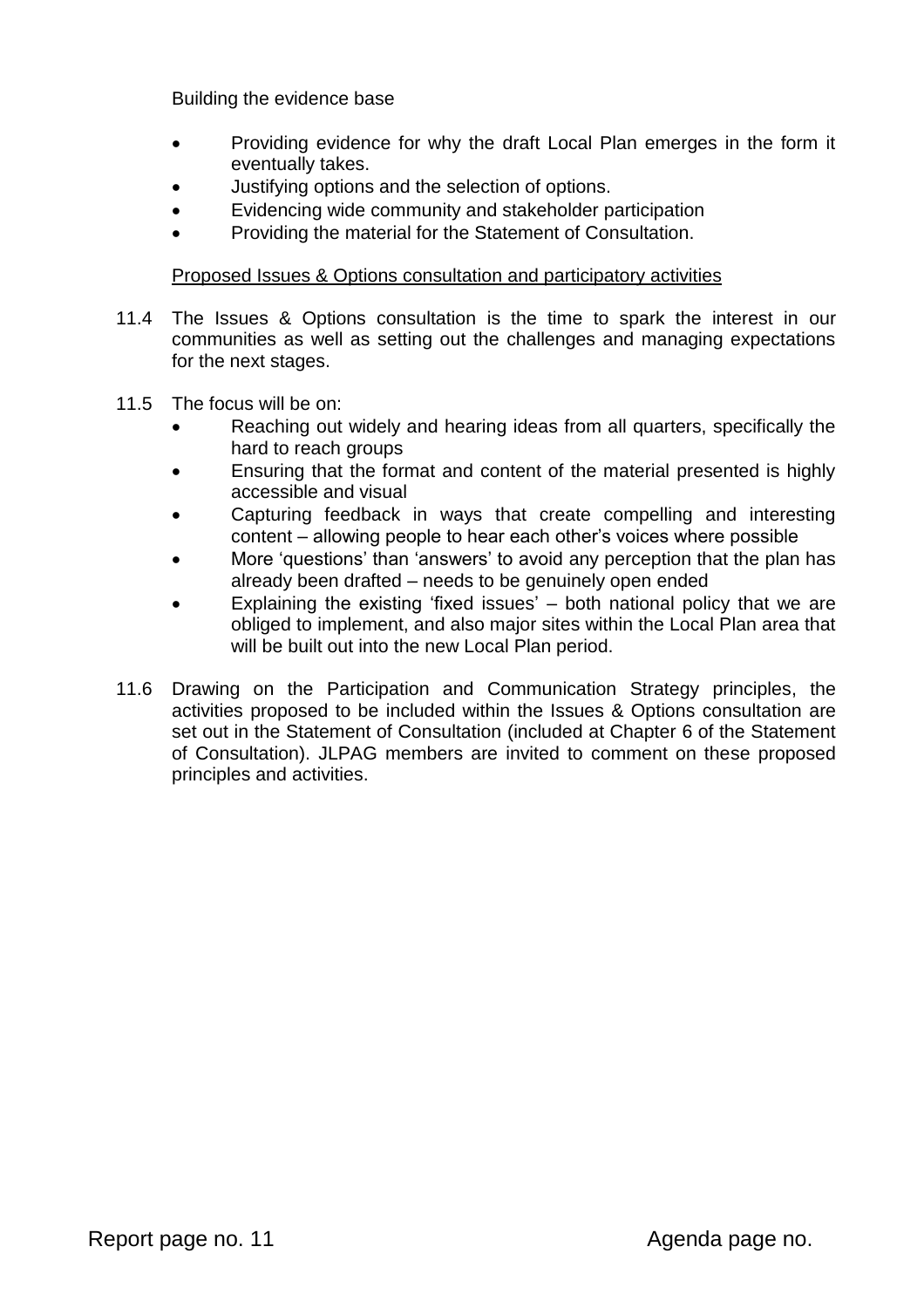# **12 Options**

12.1 JLPAG members may decide to:

- 1. Recommend to the respective Local Planning Authorities that they should agree to issue the Local Plan Issues & Options documents, incorporating amendments agreed in discussion at JLPAG;
- 2. Recommend to the respective Local Planning Authorities that they should agree to issue the Local Plan Issues & Options documents, without any amendments; or
- 3. Recommend to the respective Local Planning Authorities that they should not agree to issue the Local Plan Issues & Options documents.

## **13 Implications**

### **a) Financial Implications**

Currently anticipated to be within current budgets. This will be kept under review alongside other work priorities.

### **b) Staffing Implications**

Currently anticipated to be delivered within our existing budgets. This will be kept under review alongside other work priorities.

### **c) Equality and Poverty Implications**

The plan provides an opportunity to address aspects of equality and poverty that can be influenced by the physical environment. The Local Plan will require an Equalities Assessment to be undertaken as part of its preparation.

### **d) Environmental Implications**

The plan provides an opportunity to address the aspects of the environment that can be influenced by the planning system. These aspects will be considered by a range of evidence including via a Sustainability Appraisal.

#### **e) Procurement Implications**

A large number of evidence base studies have been or are being procured to support the development of the Local Plan.

### **f) Community Safety Implications**

The plan provides an opportunity to address aspects of community safety that can be influenced by the physical environment.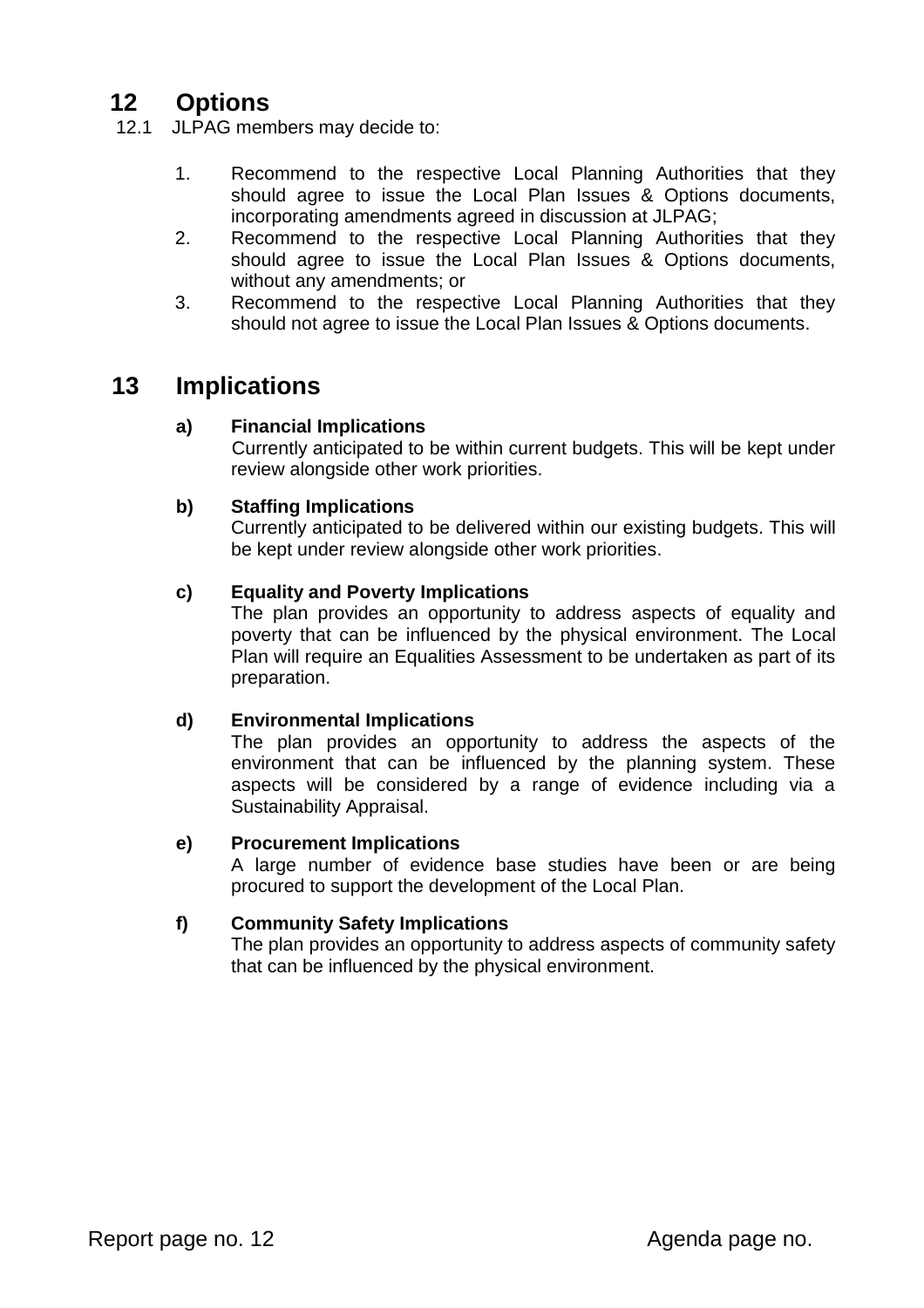## **14 Background papers**

Background papers used in the preparation of this report:

South Cambridgeshire Leader's Decision approving the final Joint Local Planning Advisory Group terms of reference <https://scambs.moderngov.co.uk/ieDecisionDetails.aspx?ID=11133>

Papers of Cambridge City Council Planning & Transport Scrutiny Committee,  $16<sup>th</sup>$  July 2019

[https://democracy.cambridge.gov.uk/ieListDocuments.aspx?CId=475&MId=3740](https://democracy.cambridge.gov.uk/ieListDocuments.aspx?CId=475&MId=3740&Ver=4) [&Ver=4](https://democracy.cambridge.gov.uk/ieListDocuments.aspx?CId=475&MId=3740&Ver=4)

Draft minutes of the South Cambridgeshire District Council Cabinet meeting, 1<sup>st</sup> July 2019

[https://scambs.moderngov.co.uk/ieListDocuments.aspx?CId=293&MId=7532&Ve](https://scambs.moderngov.co.uk/ieListDocuments.aspx?CId=293&MId=7532&Ver=4)  $r=4$ 

Papers relating to Cabinet meeting 3 October 2018, where it was agreed to set up a joint member group in principle

[http://scambs.moderngov.co.uk/ieListDocuments.aspx?CId=293&MId=7345&Ver](http://scambs.moderngov.co.uk/ieListDocuments.aspx?CId=293&MId=7345&Ver=4)  $=4$ 

Papers relating to Cambridge Planning & Transport Scrutiny meeting 3 October 2018, where it was agreed to set up a joint member group in principle [https://democracy.cambridge.gov.uk/ieListDocuments.aspx?CId=475&MId=3558](https://democracy.cambridge.gov.uk/ieListDocuments.aspx?CId=475&MId=3558&Ver=4) [&Ver=4](https://democracy.cambridge.gov.uk/ieListDocuments.aspx?CId=475&MId=3558&Ver=4)

Adopted Cambridge Local Plan 2018 <https://www.cambridge.gov.uk/local-plan-2018>

Adopted South Cambridgeshire Local Plan 2018 [https://www.scambs.gov.uk/planning/local-plan-and-neighbourhood-planning/the](https://www.scambs.gov.uk/planning/local-plan-and-neighbourhood-planning/the-adopted-development-plan/south-cambridgeshire-local-plan-2018/)[adopted-development-plan/south-cambridgeshire-local-plan-2018/](https://www.scambs.gov.uk/planning/local-plan-and-neighbourhood-planning/the-adopted-development-plan/south-cambridgeshire-local-plan-2018/)

## **15 Appendices**

The Councils have prepared these document to be compliant with the website accessibility requirements where possible; however some sections of individual documents may not be fully website accessibility compliant. If you would have problems accessing any sections of the appended documents, please contact the Planning Policy, Strategy and Economy Team by email: ldf@scambs.gov.uk or phone: 01954 713183.

### **Appendix A: The Greater Cambridge Local Plan: Lessons Learned and Good Practice**

### **Appendix B: Greater Cambridge Local Plan: Statement of Consultation**